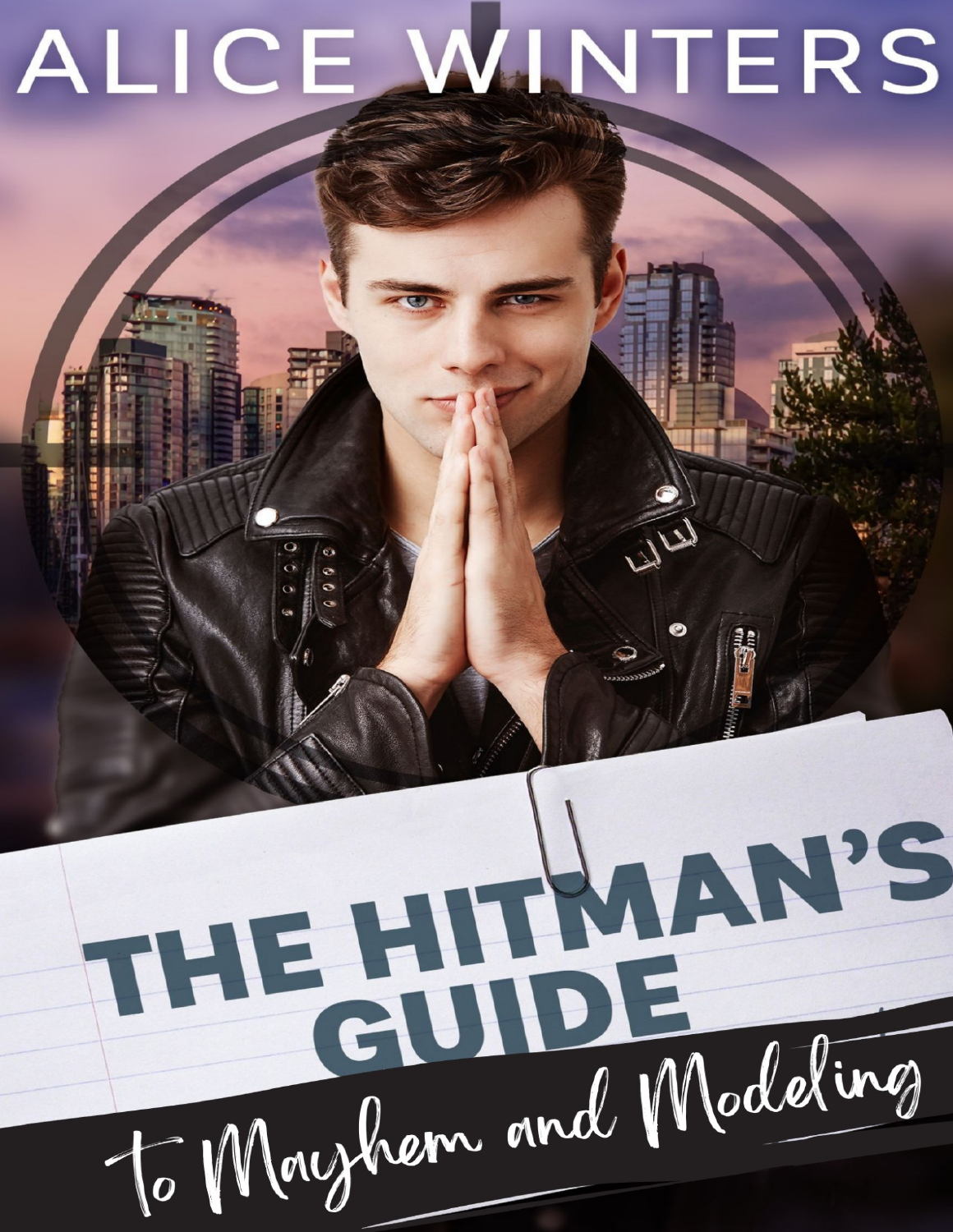The Hitman's Guide to Mayhem and Modeling To be read after The Hitman's Guide 4 Alice Winters (please don't share) Lightly proofed by Courtney Bassett

Me: Cassel.

 $\mathcal{L}_\mathcal{L}$ 

Cassel: He's not here right now. If you'd like to harass him, please leave a message.

Me: This is texting, not a voicemail.

Cassel: Leland… I have some very important news to tell you.

Me: … Which is?

Cassel: This phone number has been disconnected and is no longer in service.

Me: I will come over and take my car back if you don't straighten the fuck up, ya hear?

Cassel: FINE. What do you want?

Henry: Why the hell am I a part of this conversation?

Me: I don't want you to feel left out ever again.

Henry: Please, I don't mind. Leave me out.

Cassel: So what do you want, Leland? Is this just to show off how many weapons you have again because I'm totally not jealous at all looking at all your amazing stuff that I'm not jealous about.

Me: Henry, I think he's clearly jealous of Jackson.

Cassel: I have Jeremy!

Me: I know. That's why I don't blame you for being jealous of Jackson.

Henry: I know what he's NOT jealous of. Your inability to listen.

Me: Anyway, I want to get Jackson an amazing Christmas present, so I need your help.

Cassel: Henry's? You need Henry's help?

Me: Both of you, if you want.

Henry: We don't want.

Me: Cassel, if you want to keep your car.

Cassel: It IS a nice car… dammit. Fine. I'll be over in half an hour.

Henry: Yeah… I'll be there at some point, don't wait up for me.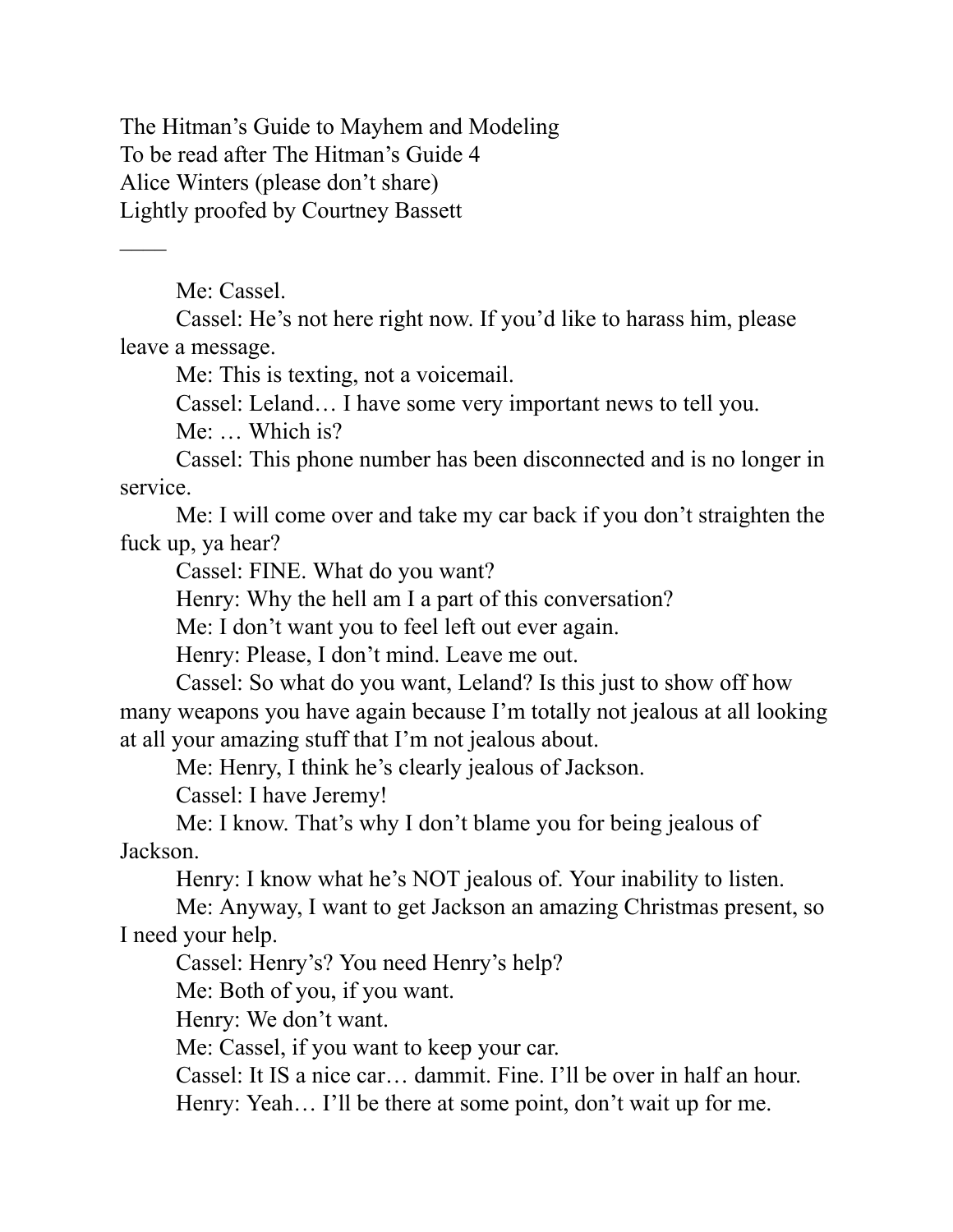Me: Clearly, I need something to hold over Henry. Henry: No.

Me: Okay, so I'm going to make a photo calendar for Jackson for a Christmas present. So I need you guys to make me look good.

Cassel: Even I am not that good.

Henry must be extremely busy with something like saving the world or something… who really knows. It's the only thing that could logistically keep him from being here.

But when Cassel pulls in with Jeremy, I'm quite ecstatic.

"I did not know you were going to be bringing Jere to the Bear," I say, thrilled to have a second vic—participant.

"Yeah, I told him we were getting ice cream then quickly drove here as he screamed 'The ice cream place is in the other direction! Please! Don't!'" Cassel looks oddly proud of himself as he declares this.

Jeremy, on the other hand, looks quite broody. He should leave the brooding to the professionals.

"The better question is what are you wearing?" Cassel asks as he eyes my jeans and button-down.

"Nice clothes, obviously."

"You think Jackson wants a calendar of you in nice clothes?" he asks like the idea disgusts him. "I gotchu covered." He pulls a bag out of the back seat of his car as I wonder why I didn't call him sooner.

"I'm listening."

"Jeremy's better with a camera, so we'll leave him in charge of the photos," Cassel explains as he heads into the house where he pulls out a maid outfit I'd made him wear as Mr. Cleanyface.

"Where'd you get that from?" Jeremy asks.

"Leland made me wear it and service him," Cassel says.

Jeremy turns his accusatory eyes upon me. "He made you do what?"

"I… I can't talk about it," Cassel says.

"I made him clean," I say. "For money. He got paid. To clean."

"I said to not talk about it!" Cassel cries, like it's hurting him.

Jeremy relaxes at that. "Makes sense."

"Does he clean at your house?" I ask curiously

Jeremy stares at me for a very long time. "He tries."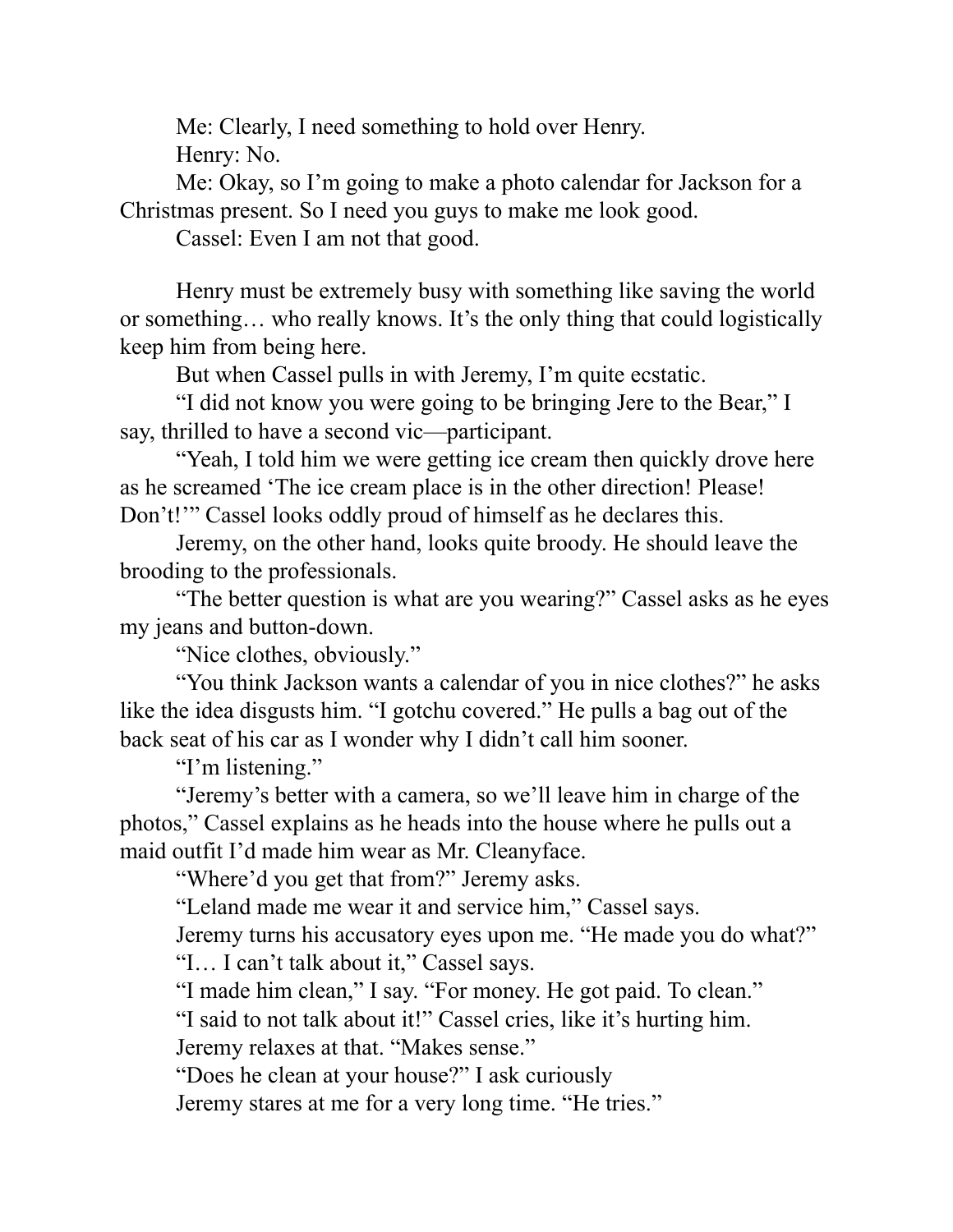Cassel's eyes get huge. "Tries? What's that mean? I'm amazing at cleaning! I'm phenomenal. Someone tell me I'm phenomenal."

"Hear that?" I ask as I cup my hand over my ear. "Crickets." Then I drop my pants.

"What the hell?" Jeremy asks.

"I'm getting changed!"

"In the living room in front of the window?"

"Oh, the mailman's seen me naked more than once, it's fine."

"Does Jackson know about this?" Cassel asks.

"Yeah, he invited him in one time. It was awkward and slimy and a bit weird, but okay," I say.

Cassel and Jeremy side-eye each other.

"What?" I ask. "It was icy, and he slipped and slammed into The Fence. We brought him inside and cleaned him up while telling him all about the origin of The Fence. Never saw him again, oddly enough. Got a new guy after that… huh…"

"You ever wonder why people meet you once and then never again?" Cassel asks.

"I actually wonder more about the ones who keep coming back, like you," I say with a sweet smile.

Cassel's eyes narrow. Clearly, he doesn't think I'm as funny. Or maybe he's questioning his own sanity. That sounds more likely, to be honest. I leave him to his thoughts and pull on the maid outfit that's clearly too small for me.

Cassel looks at me for a moment before going, "He… he he…. It's beautiful."

"Really? The noise you just made makes me think not," I say, but Cassel merrily parades me out into the freezing front yard and over to the fence.

"Yip, yip. Get onto the fence," he says before smacking my semi-bare ass.

"You're going to make Jeremy jealous and he's going to try to off me," I say.

"You'd just love that, wouldn't you?" Cassel says as I hop up onto the top of the fence, skirt fluttering. I wish Jackson was here so he could see how easy it is.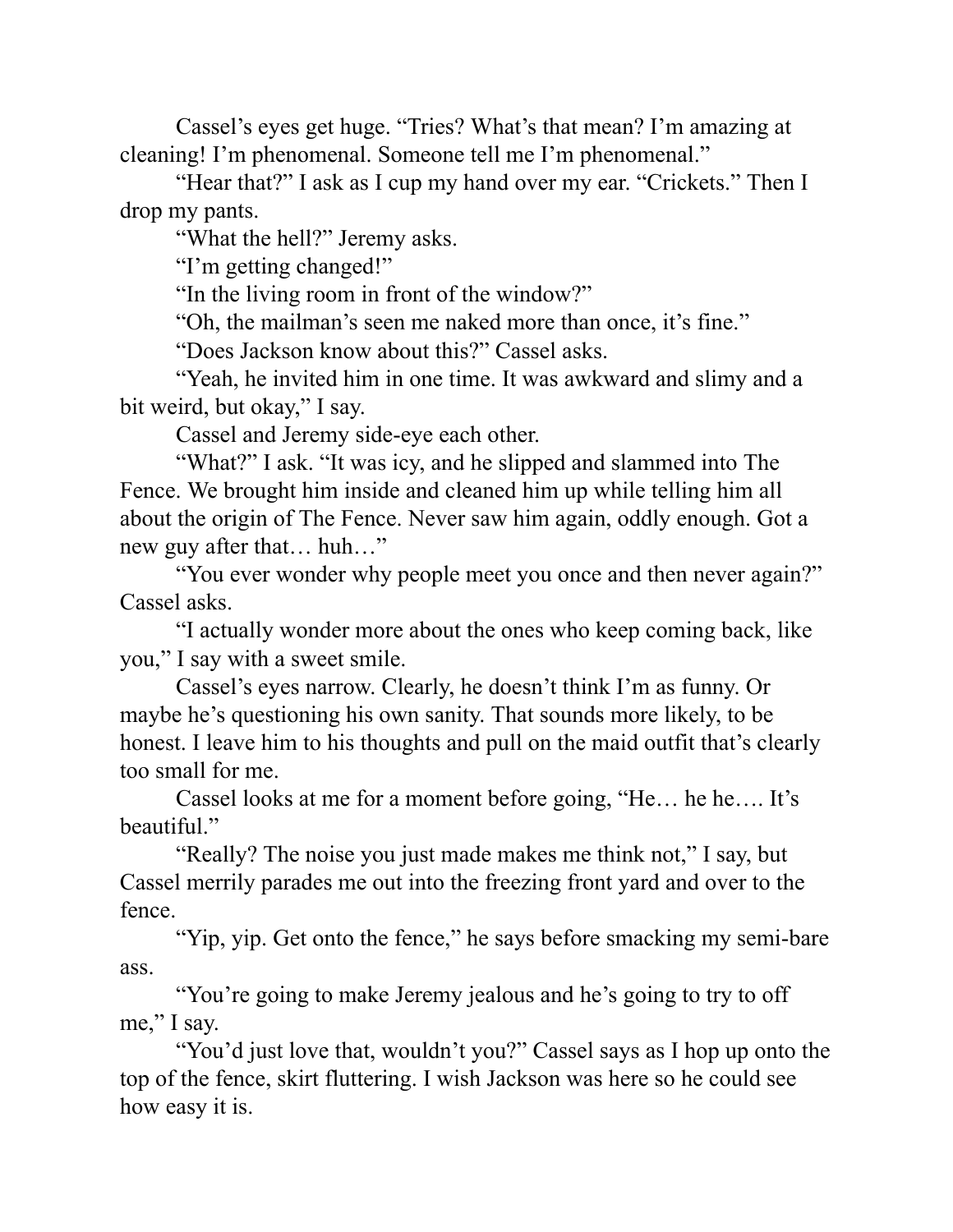"Should I hang off it with my ass out like Jackson?"

"Sit on it first," he says as he hands me two guns. "Hold them like Hollywood gangster style."

"I don't know what that means."

"You know, like fake gangster. Like in the movies where they're all like twisting the gun sideways and stuff," he says.

I force my arms in odd positions before Cassel grabs my knees and spreads my legs.

"Dear god," Jeremy grumbles.

"Jeremy just got turned on," I warn Cassel.

"Oh, Jeremy gets turned on no matter what I do," Cassel says. "There… perfection."

That's when I notice the mailman reaching our mailbox. He slows gradually, stares at Cassel shoving my legs apart, the gun, the maid outfit, and clearly thinks "Man, these guys know how to have fun."

"'Sup!" I say as I watch him scurry off. "We must not have any mail" today."

"Yeah... I'm sure that's what that meant," Jeremy says. "Can I just take this picture yet? It's cold out here."

"What do you think about my poor balls?" I ask as I wave to them. "Cassel, warm them up with your cheek until Jeremy gets into position."

Cassel grabs my leg and jerks me up, nearly sending me sailing off the back of The Fence. "When I get disgusted, I try to flip things," he warns.

"It's fascinating how tiny yet mighty you are," I say as I hook my leg around his neck in a choke hold. "Jeremy, take the picture! Hurry!"

"Goddammit," Cassel yells as he smacks against my leg while Jeremy lazily takes the pictures.

"Jeremy, you *help* me when I'm in peril, not take pictures," Cassel says as he finally slips free.

"Yeah, but the lighting was really good with the splash of cloud cover over there," Jeremy says like getting the perfect shot was more important than Cassel's wellbeing.

"Jeremy, the more I'm around you, the more I like you," I decide. "Ah."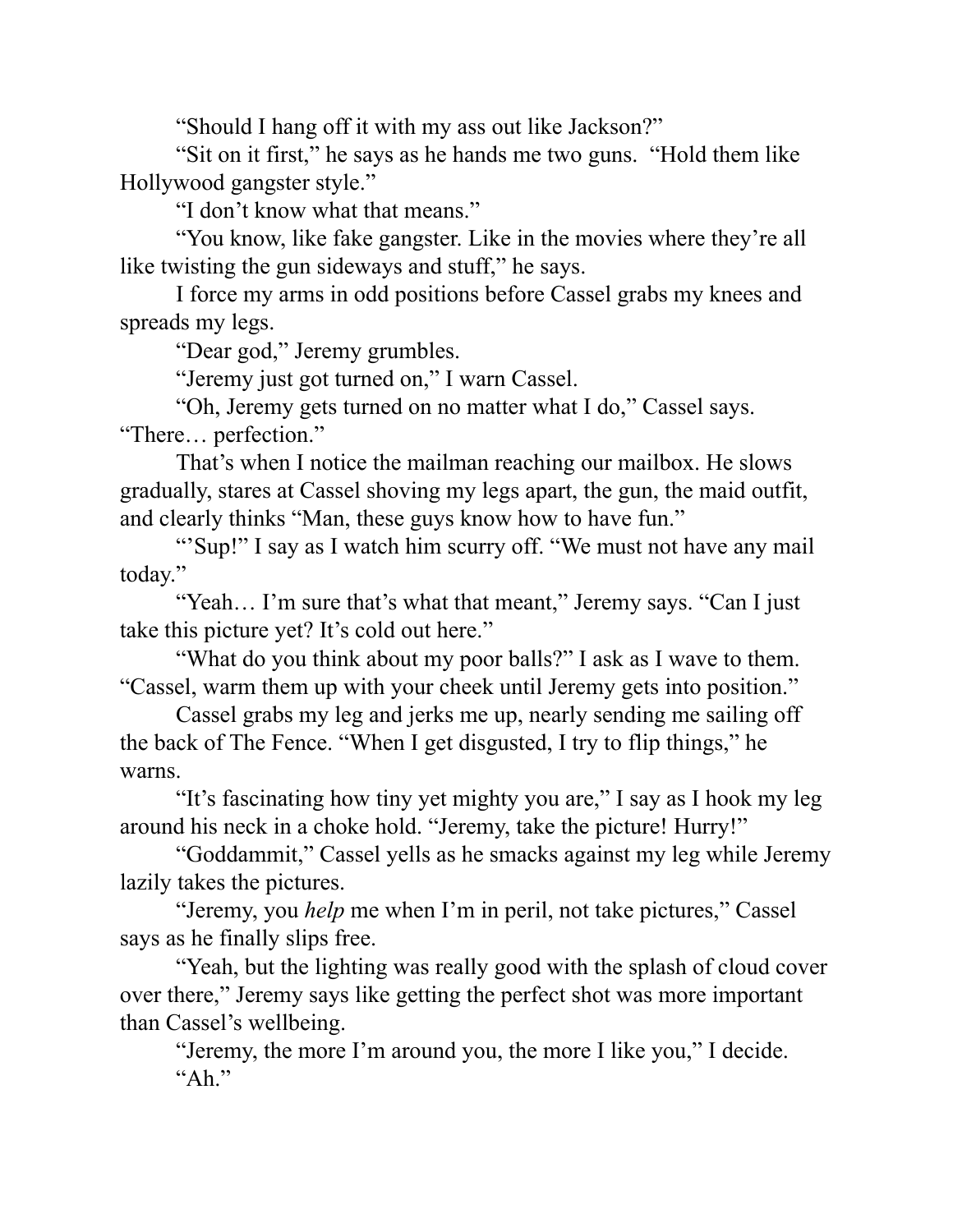"Excuse me, what's that mean? You're supposed to be like 'Oh. My. Gee. I love being around you *too*, Leland!'" I say.

"When did Jeremy turn into Micky Mouse?" Cassel asks.

"That's how I hear his voice constantly in my head," I explain.

"Do you want these pictures to look good?" Jeremy threatens.

"I mean 'Oh. My. Raging Rod. I motherfucking love being around you too, Leland,'" I say in the manliest voice I can muster.

"Now *that* sounds like him," Cassel says. "Alright, flip over, onto your stomach, ass toward me."

"This is how I found Jackson on that fateful night," I say.

"We're aware," Cassel says. "Was he also wearing a maid outfit?"

"Sadly, he was not," I say as I hang on the fence.

"Leland, look sexy. You look like a carcass. Like look back at us or something. Do I have to do everything around here?"

"Just thinking that the memory is going to get less and less fresh brought a tear to my eye."

"How many months are there in a year? Hopefully just one?" Jeremy asks.

"Right? We have at least ten more to go," Cassel grumbles as he grabs my skirt and tears me off the fence. "Go put on a different outfit. Come on, I'll pick it out."

As he forces me to change into a pair of his shorts that look absolutely ridiculous on me, he takes a pair of scissors to one of the shirts he brought, making it into a crop top. Once he's fully satisfied with that, he heads downstairs.

"So… Jeremy… have any run-ins with a mighty lighty sword lately?" I ask.

His eyes narrow. "I have no idea what you're talking about."

"Your boner beacon."

Cassel takes that moment to reappear with a crop in hand.

"You *told* him?" Jeremy asks in shock.

"Of course. He was very proud of my funnies," Cassel says with an adorable beam on his face as he smacks Jeremy on the ass with the crop. "Let's go, my glowing rod of ecstasy."

Jeremy grudgingly heads back outside as Cassel points to Jackson's car. "Stand in front of it, back to us."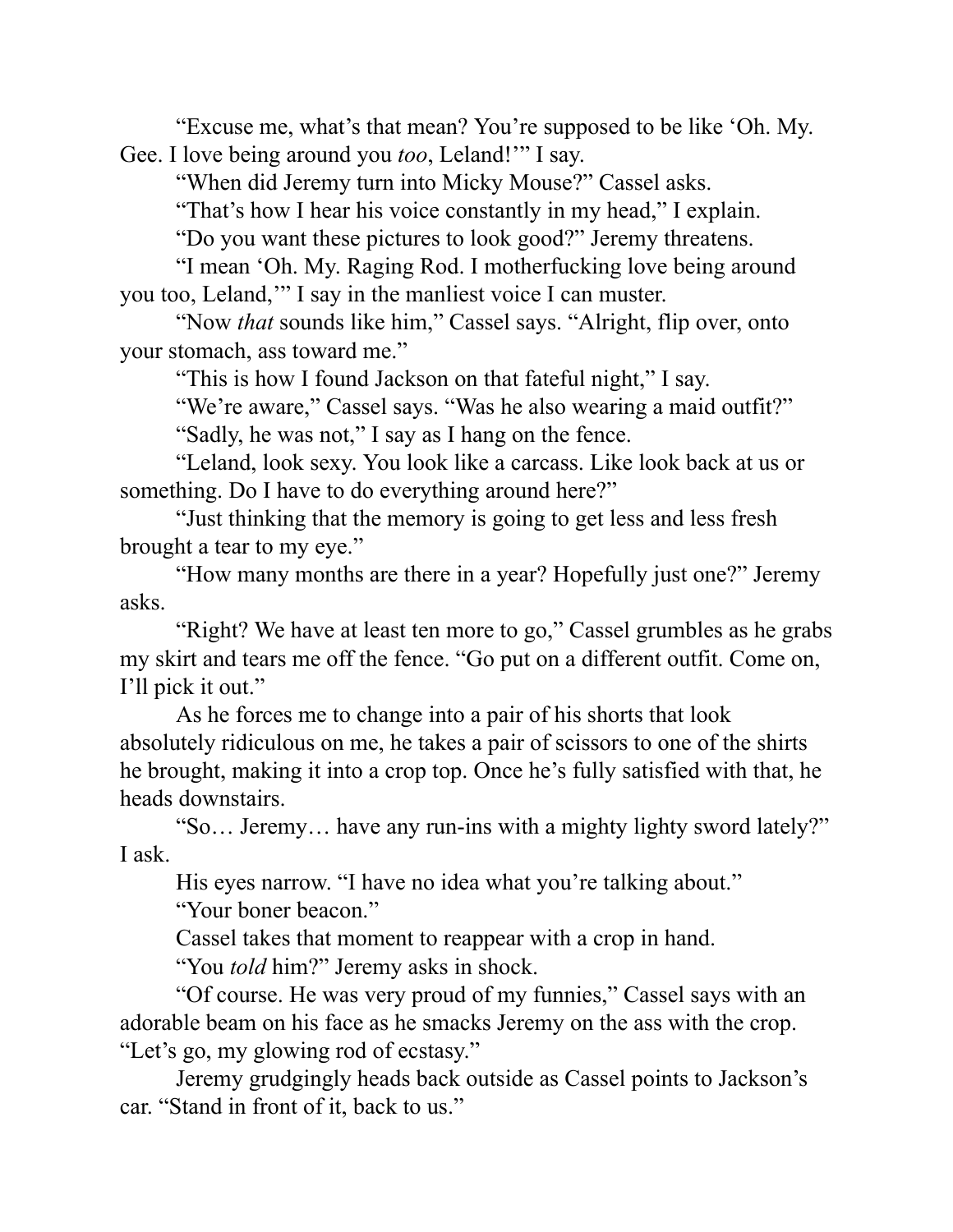And because I clearly don't *run*, he starts smacking me with the crop. Once I'm in place and the abuse stops, he aims me toward the hood, puts the crop in one hand, a gun in another and tries snapping my neck off by making me turn to look at Jeremy.

"Hmm… hold it… hold it… not perfect yet." He grabs a belt loop of the shorts and yanks them hard enough that I'm positive I'll never retrieve them from my crack. "There we go! You getting this, Jeremy?"

"Grudgingly."

That's the moment I hear sirens and glance over as a police cruiser pulls in behind Jackson's car, ruining the shot.

"Drop the weapon and put your hands up," Henry barks through the speaker.

"Henry has finally come!" I announce as I rush over to him. "Daddy!"

Henry gets out of the car and folds his arms over his chest. "We just got an alert that a madman was waving guns around."

"Really? Where, I'll get him," I say.

"He's talking about you. Your mailman must have called the cops on you," Cassel says.

"What a stupid little nark. Aw, Henry, did you come to join my photoshoot? I'll sit on your lap! Jackson will definitely love that."

"No. I came so you don't get arrested."

I gasp and catch Cassel's eyes.

"Are you thinking what I'm thinking?" I ask.

Cassel nods. "I'm not sure what you're thinking, but I know what I'm thinking," he says. "Henry, I need you to cuff Leland and take him to jail for the night."

"No! Pictures of me cuffed!" I say. "Obviously."

"Oh…" Cassel seems less ecstatic about that one.

"I'll pose on the police car," I decide as I look at the flashing lights. "Turn the sirens on."

"That's illegal," Henry says.

"Not if you're looking the other way," I say as Cassel holds his hand out like he expects Henry to plop the cuffs right into them.

I turn to Henry and delicately take his hands into mine. "Henry, from the day I was born, there was only one thing I ever wanted. And that was for you to handcuff me and hold me against the police car," I say.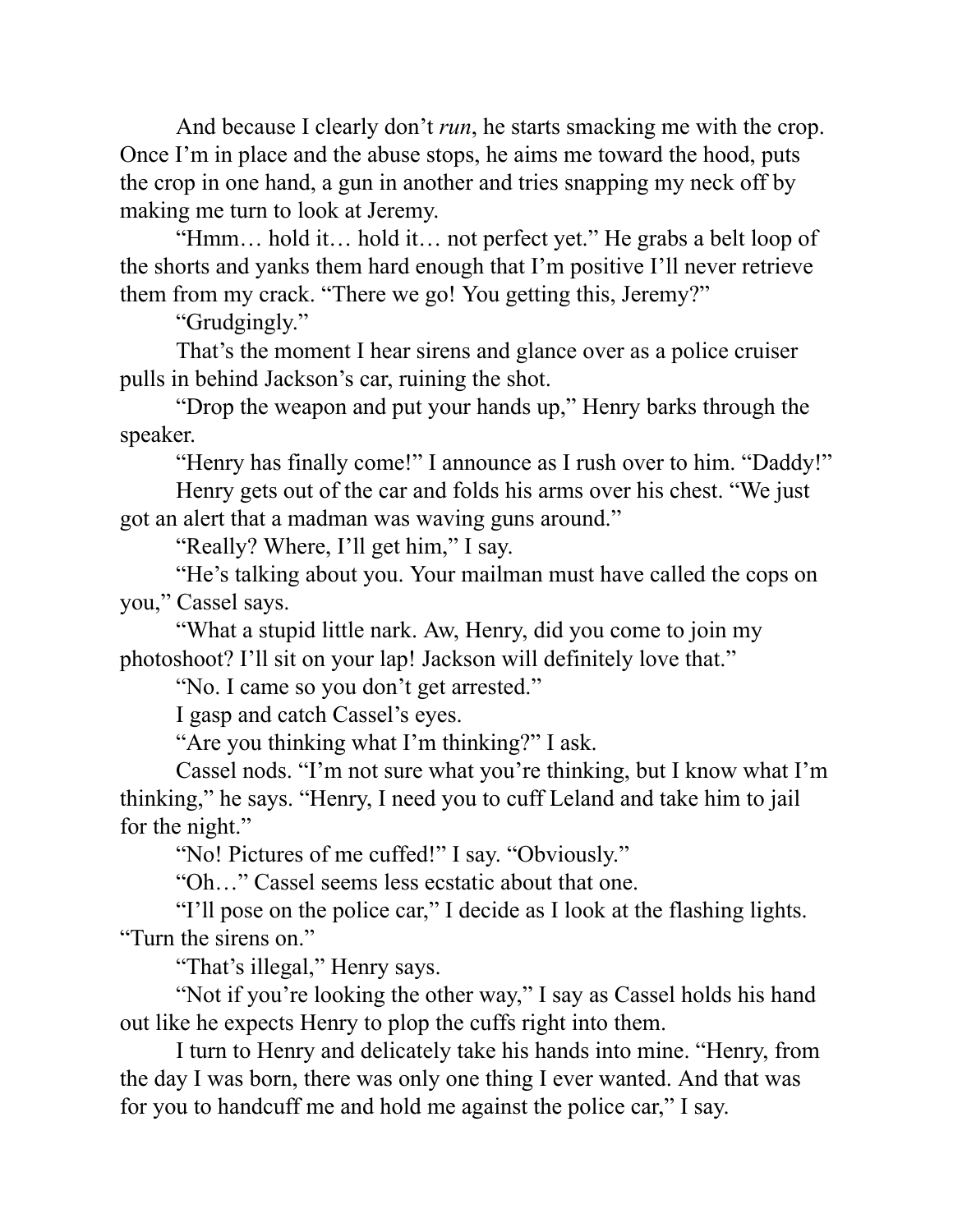"So you were just straight out of your mother, seeing light for the first time and thinking 'You know what would make this day better? An older man handcuffing me and pinning me to the car while I torment him by calling him daddy and two other grown men who aren't my husband watch'?" Henry asks.

I gasp and step back. "He's a mind reader."

"I always knew he was magical," Cassel whispers.

Jeremy's just nonchalantly taking pictures of all of it, like he's really embracing his role as a photographer.

"I have handcuffs in the house," I say as I dart off to retrieve them. When I return, I see Cassel is lying on the ground behind the police cruiser's tires while a neighbor who'd clearly been enjoying a jog is standing in the road watching.

"He was trying to leave, Leland! I threw my body behind the tires to keep him from going!" Cassel says.

"Cassel, you're my favorite," I declare as Henry grabs his foot and easily drags him off. "I just wish you weighed a bit more."

"I have to *go*," Henry says as Cassel gets up.

I snap the handcuffs on one arm and while Henry is preoccupied dragging Cassel, I snap the other handcuff on his right wrist and stick the key in my underwear. "Oh no… I guess we have to take just one picture."

"I swear to god," Henry says as I throw my own body against the car and look at Jeremy as he snaps away. "Give me the key."

"You're with me forever and ever," I say with a wicked grin.

Henry pins me against the car while grabbing my shorts like he's prepared to retrieve the key himself as I see Jackson's park my car on the side of the road. He gets out, looks between us and narrows his eyes. "Do I even *want* to ask?"

Jeremy snaps another picture.

"Jackson, good, the key is in his underwear. Retrieve it," Henry demands.

Jackson seems highly uncertain. "Do I *want* to? Or do I want to get back in my car and slowly drive away?" he asks. "Can anyone explain what's happening?"

"Nothing of interest, really. Normal day in the neighborhood kind of thing," I say.